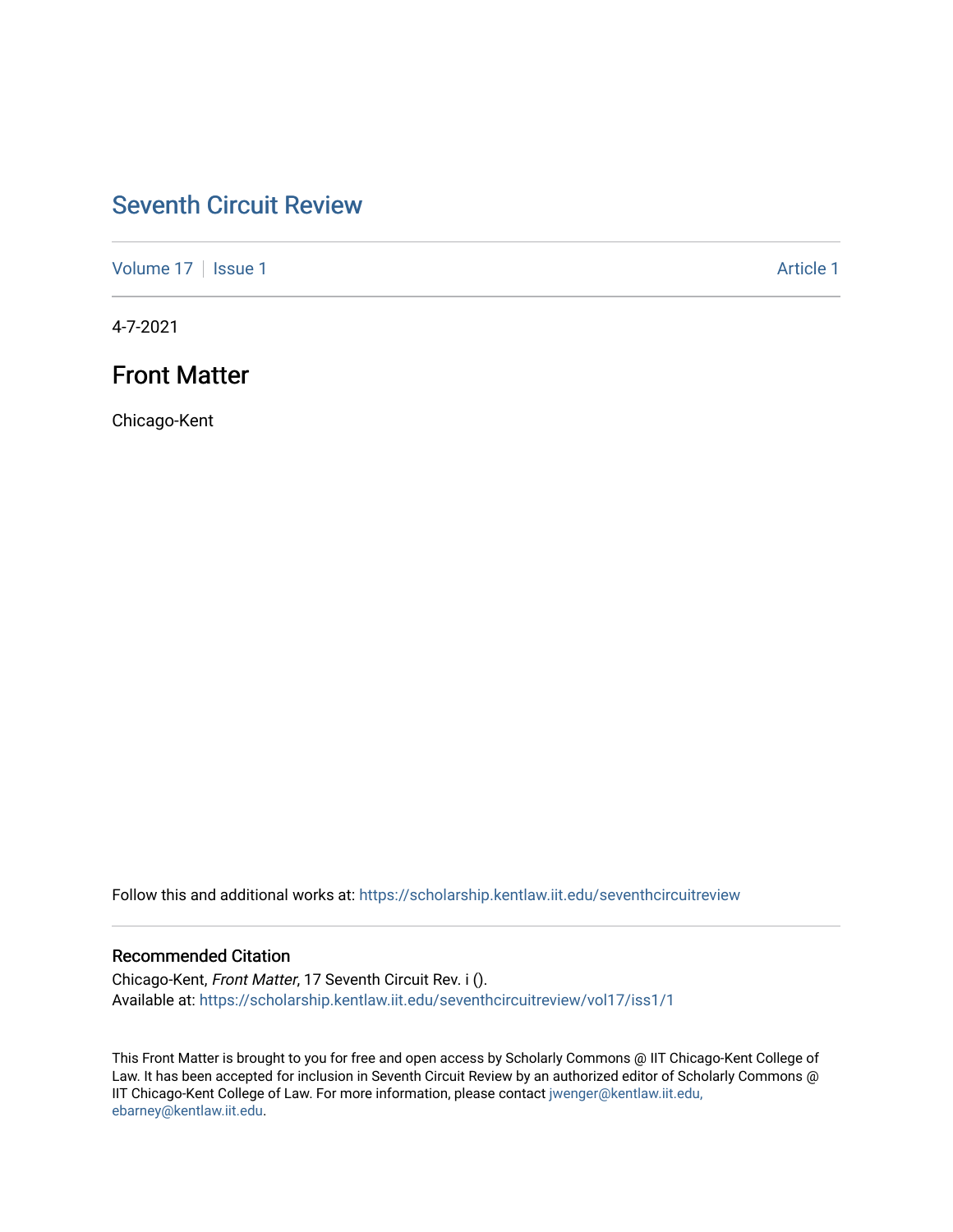# **SEVENTH CIRCUIT REVIEW**

| <b>SEVENTH CIRCUIT REVIEW</b> | Volume 17 | Fall 2021 |
|-------------------------------|-----------|-----------|

# **CONTENTS**

| Masthead                         |     |
|----------------------------------|-----|
| About the SEVENTH CIRCUIT REVIEW |     |
| Preface                          | V11 |

### **Appellate Procedure**

*The* Marks *Rule Misses the Mark: How the Seventh Circuit Correctly Determined the Precedential Effect of the Supreme Court's*  June Medical Plurality

Andrea Catalano 1

# **Civil Procedure**

*The Return of the Inextricably Intertwined Verbiage, or Not? The Seventh Circuit Correctly Applies the* Rooker-Feldman *Doctrine*

Humberto Ochoa, Jr. 42

### **Criminal Law – Evidence**

*Explaining the Whys: Allowing Battered Woman Syndrome in Aid of a Duress Defense*

Samantha M. Musick 60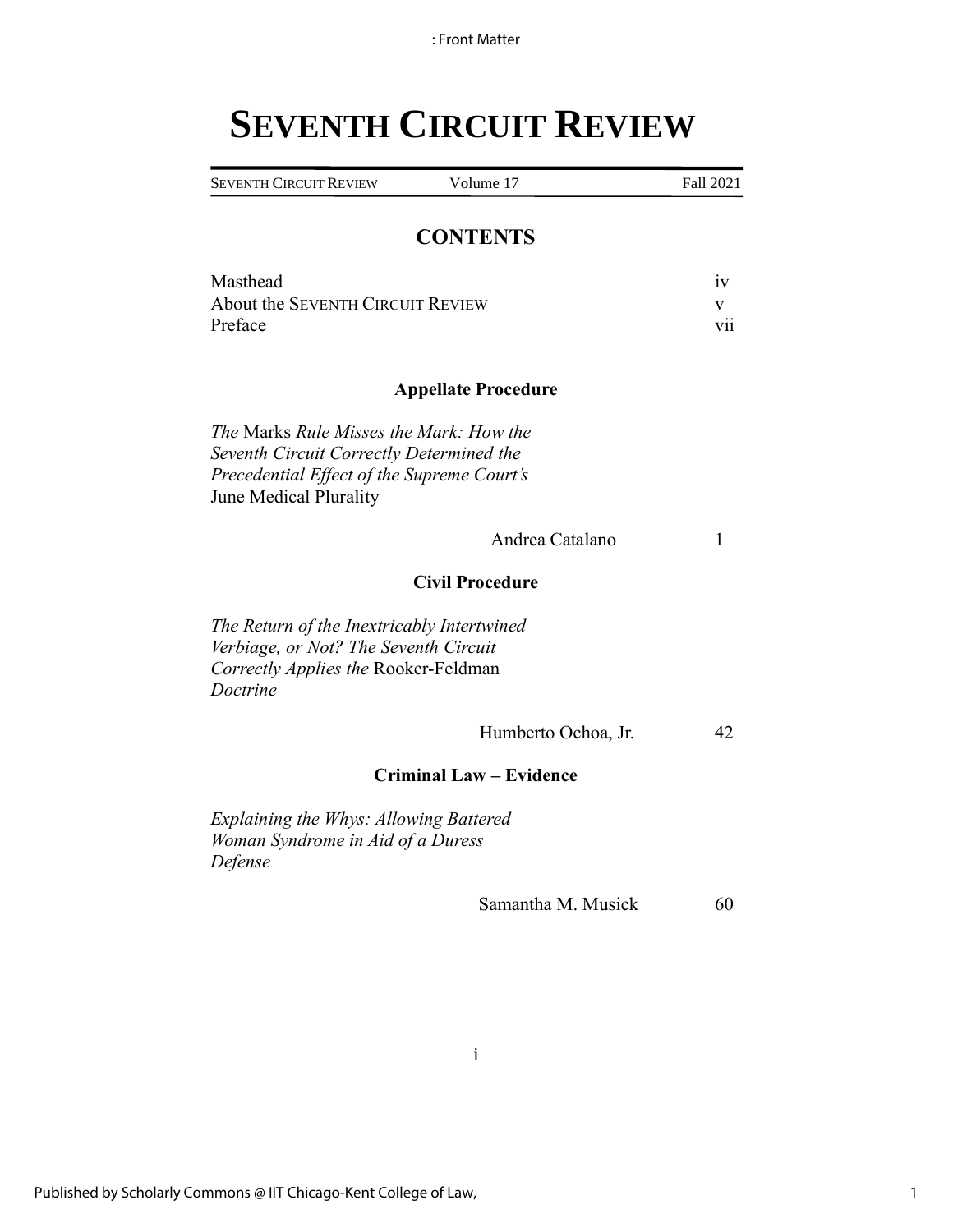|                                                                                                                            | <b>Election Law</b>             |     |
|----------------------------------------------------------------------------------------------------------------------------|---------------------------------|-----|
| "Democracy is Not a Spectator Sport":<br>A Case for Necessary Judicial Intervention<br>in Elections                        |                                 |     |
|                                                                                                                            | Zelpha Williams                 | 89  |
|                                                                                                                            | <b>Federal False Claims Act</b> |     |
| Can't Touch This: Relators' Limited<br>Control in Qui Tam Actions                                                          |                                 |     |
|                                                                                                                            | Dylan G. Sacenti                | 122 |
| <b>Fourth Amendment</b>                                                                                                    |                                 |     |
| "I Always Feel Like Somebody's Watching<br>Me" Prolonged Use of Warrantless Video<br>Surveillance and the Fourth Amendment |                                 |     |
|                                                                                                                            | Samantha J. McHugh              | 143 |
|                                                                                                                            | <b>Health Law</b>               |     |
| Give an Inch, Take a Mile: The Seventh<br>Circuit Extends Escobar's Implied False<br>Certification Theory                  |                                 |     |
|                                                                                                                            | Marisa McGrenera                | 169 |
|                                                                                                                            |                                 |     |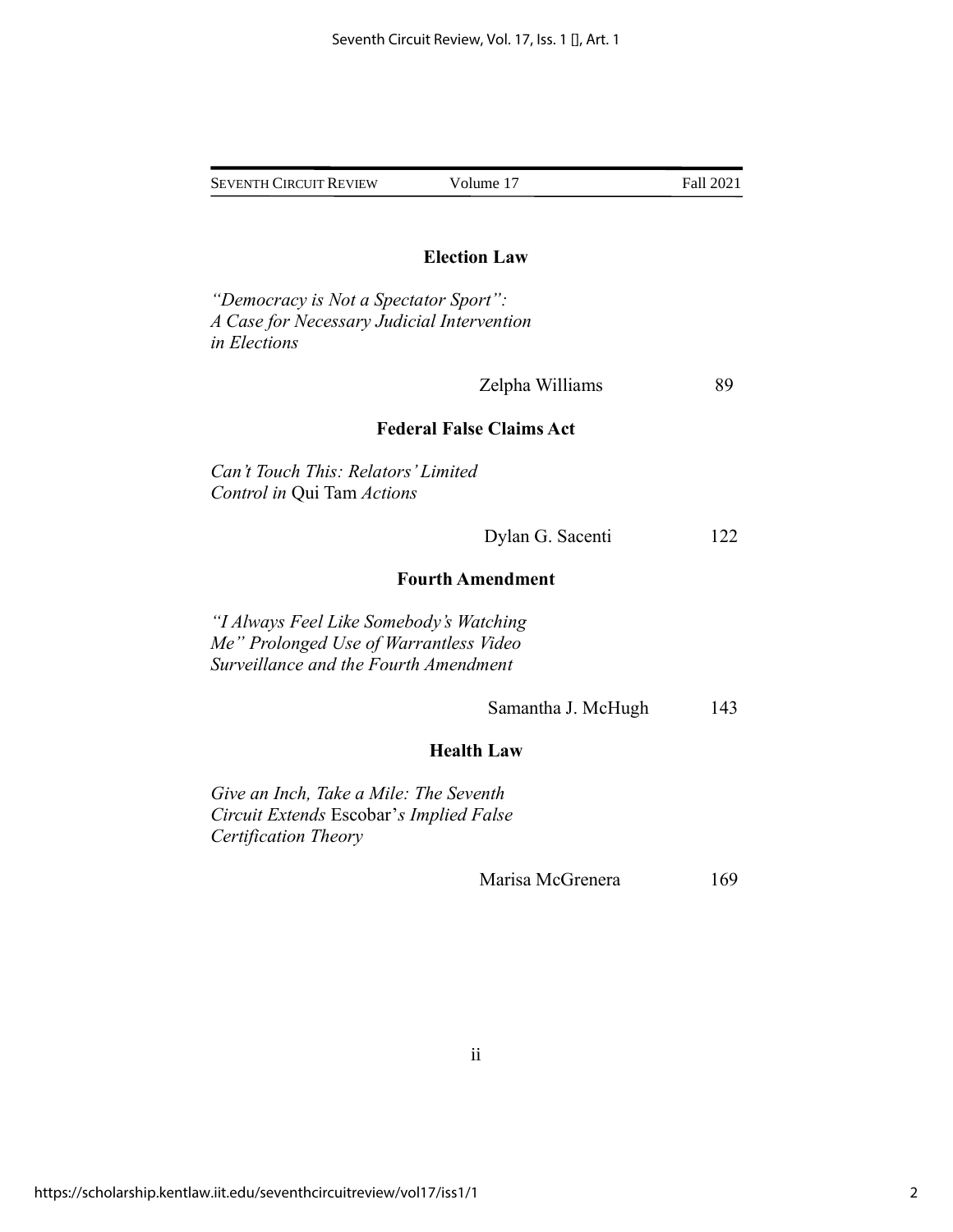| <b>SEVENTH CIRCUIT REVIEW</b> | Volume 17 | Fall 2021 |
|-------------------------------|-----------|-----------|
|                               |           |           |

# **Religion in Law**

*Workplace Harassment Suits by Ministers against Religious Institutions: Is the Seventh Circuit's Categorical Bar Constitutionally Required or More than Necessary?*

Andrew Paul White 213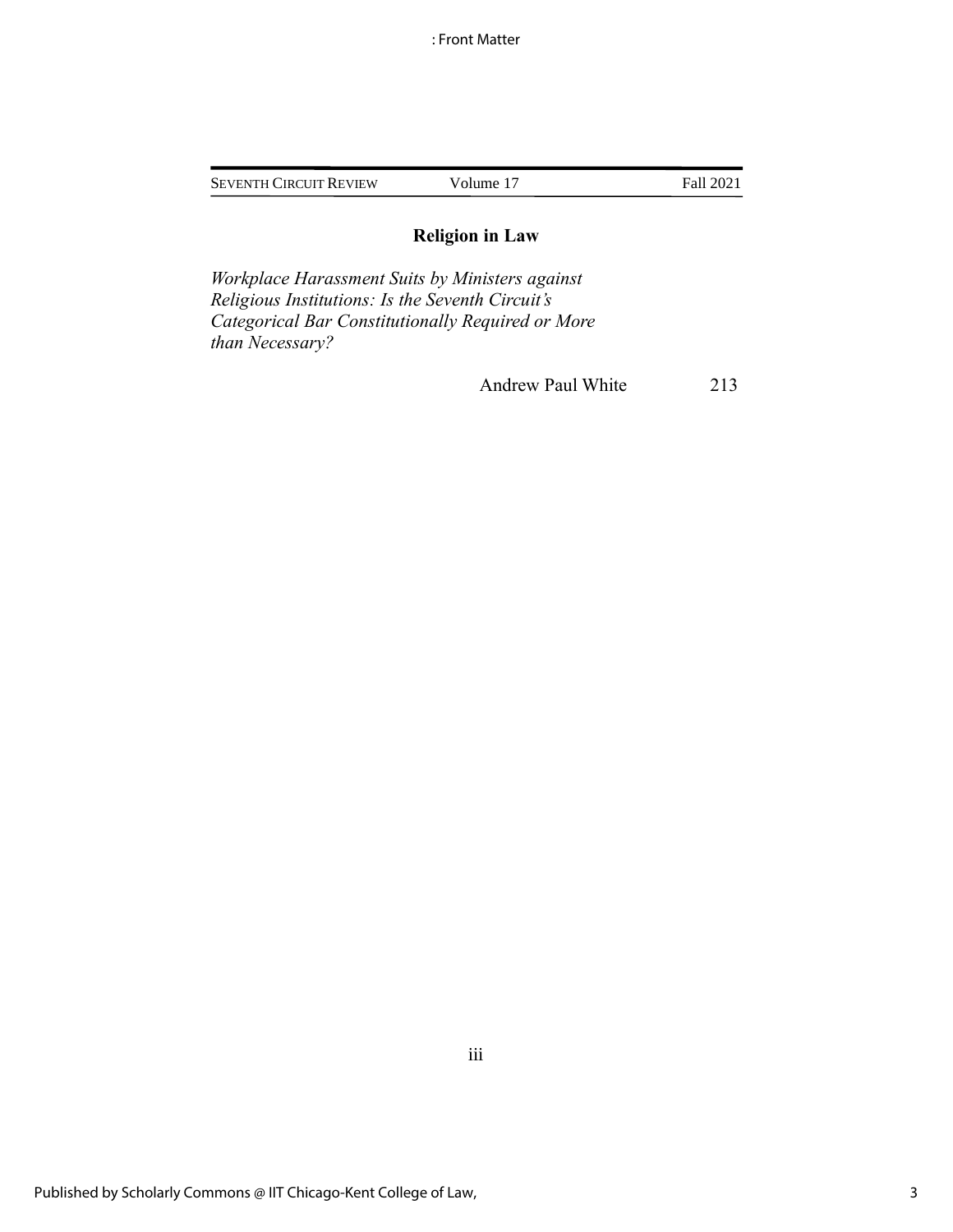# **SEVENTH CIRCUIT REVIEW**

SEVENTH CIRCUIT REVIEW Volume 17 Fall 2021

**Chicago-Kent College of Law Illinois Institute of Technology** 565 West Adams Street, Chicago, Illinois, 60661

> **Hal R. Morris** Professor

**Erin M. Monforti** Executive Editor Teaching Assistant

## **Editorial Staff**

Andrea Catalano Humberto Ochoa, Jr. Marisa McGrenera Dylan G. Sacenti Samantha J. McHugh Andrew Paul White Samantha M. Musick Zelpha Williams

© 2022 Chicago-Kent College of Law, Illinois Institute of Technology

iv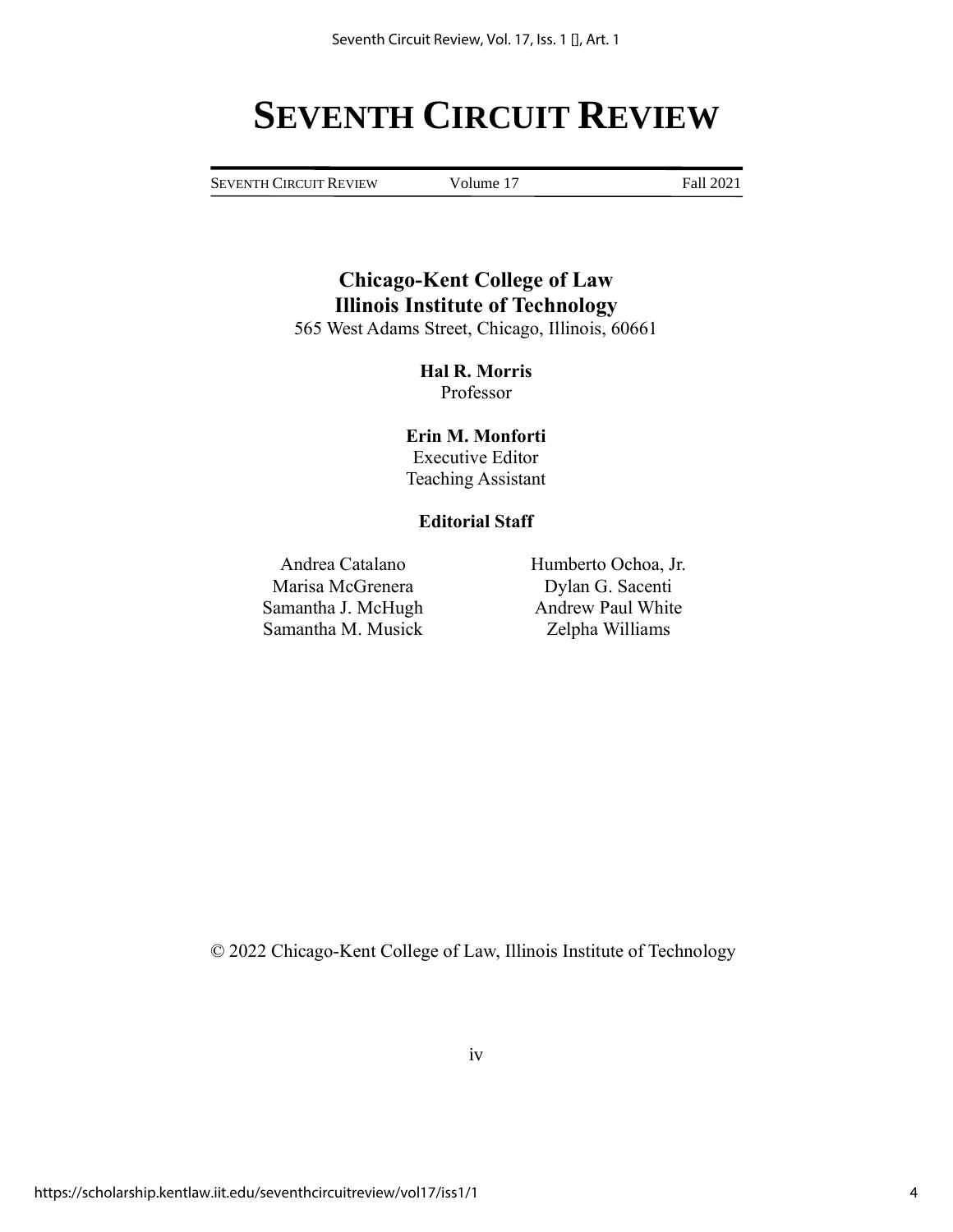# **ABOUT THE SEVENTH CIRCUIT REVIEW**

#### **Purpose**

The SEVENTH CIRCUIT REVIEW is an online journal dedicated to the analysis of recent opinions published by the United States Court of Appeals for the Seventh Circuit. The SEVENTH CIRCUIT REVIEW seeks to keep the legal community abreast of development and trends within the Seventh Circuit and their impact on contemporary jurisprudence. The articles appearing within the SEVENTH CIRCUIT REVIEW are written and edited by Chicago-Kent College of Law students enrolled in the SEVENTH CIRCUIT REVIEW Honors Seminar.

# **The SEVENTH CIRCUIT REVIEW Honors Seminar**

In this Honors Seminar, students author, edit, and publish the SEVENTH CIRCUIT REVIEW. The REVIEW is entirely student written and edited. Students identify cases recently decided by Seventh Circuit to be included in the REVIEW, prepare initial drafts of case comments or case notes based on an in-depth analysis of the identified cases and background research, edit these drafts, prepare final, publishable articles, integrate the individual articles into the online journal, and "defend" their case analysis at a semester-end roundtable. Each seminar student is an editor of the REVIEW and responsible for extensive editing of other articles. Substantial assistance is provided by the seminar teaching assistant, who acts as the executive editor, and Professor Hal R. Morris.

The areas of case law that will be covered in each journal issue will vary, depending on those areas of law represented in the court's recently published opinions, and may include:

- Americans with Disabilities Act
- antitrust
- bankruptcy
- civil procedure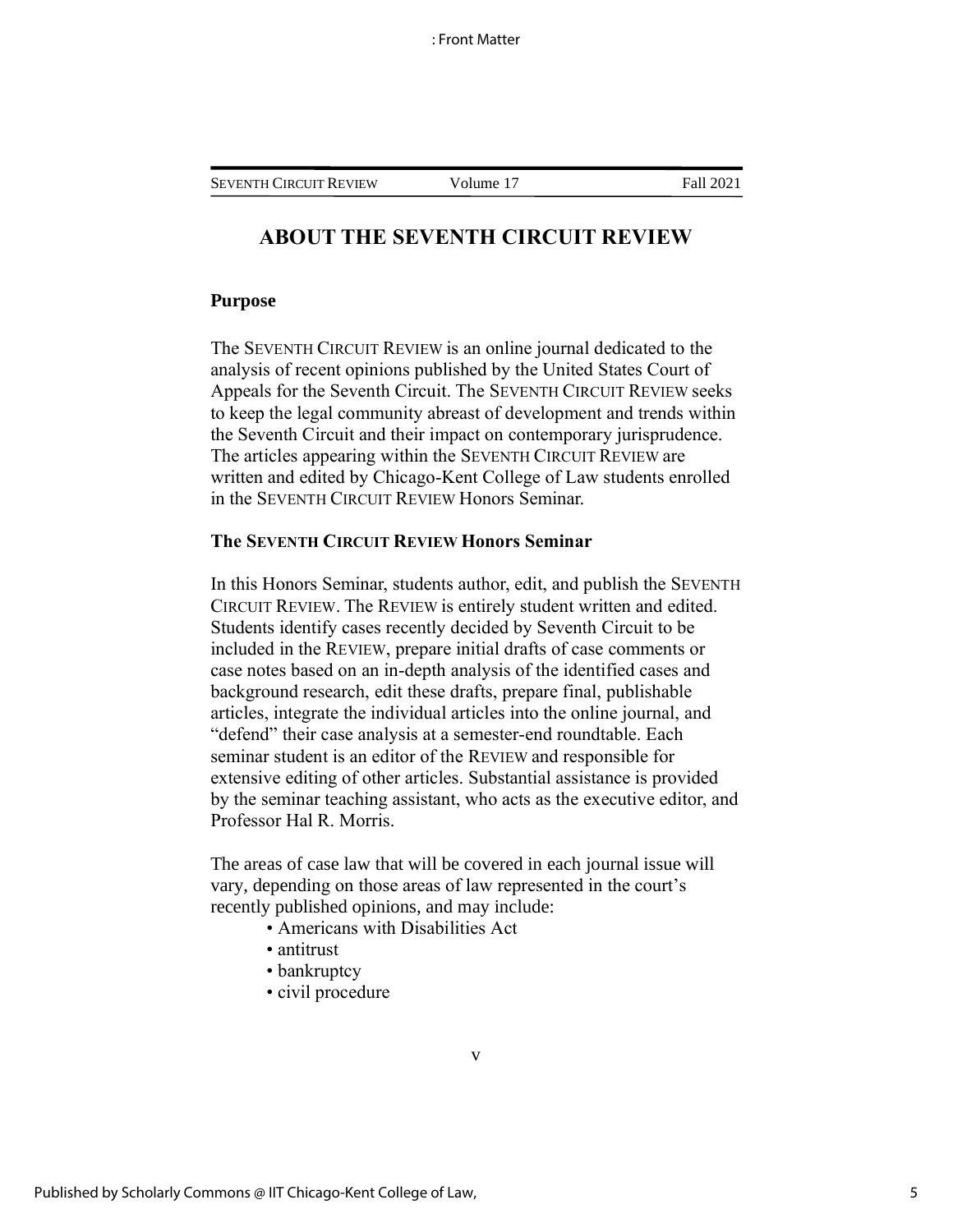- civil rights
- constitutional law
- copyright
- corporations
- criminal law and procedure
- election law
- environmental
- ERISA
- employment law
- evidence
- immigration
- insurance
- products liability
- public welfare
- securities

This is an honors seminar. To enroll, students must meet one of the following criteria: (1) cumulative GPA in previous legal writing courses of 3.5 and class rank at the time of registration within top 50% of class, (2) recommendation of Legal Writing 1 and 2 professor and/or Legal Writing 4 professor, (3) Law Review membership, (4) Moot Court Honor Society membership, or (5) approval of the course instructor.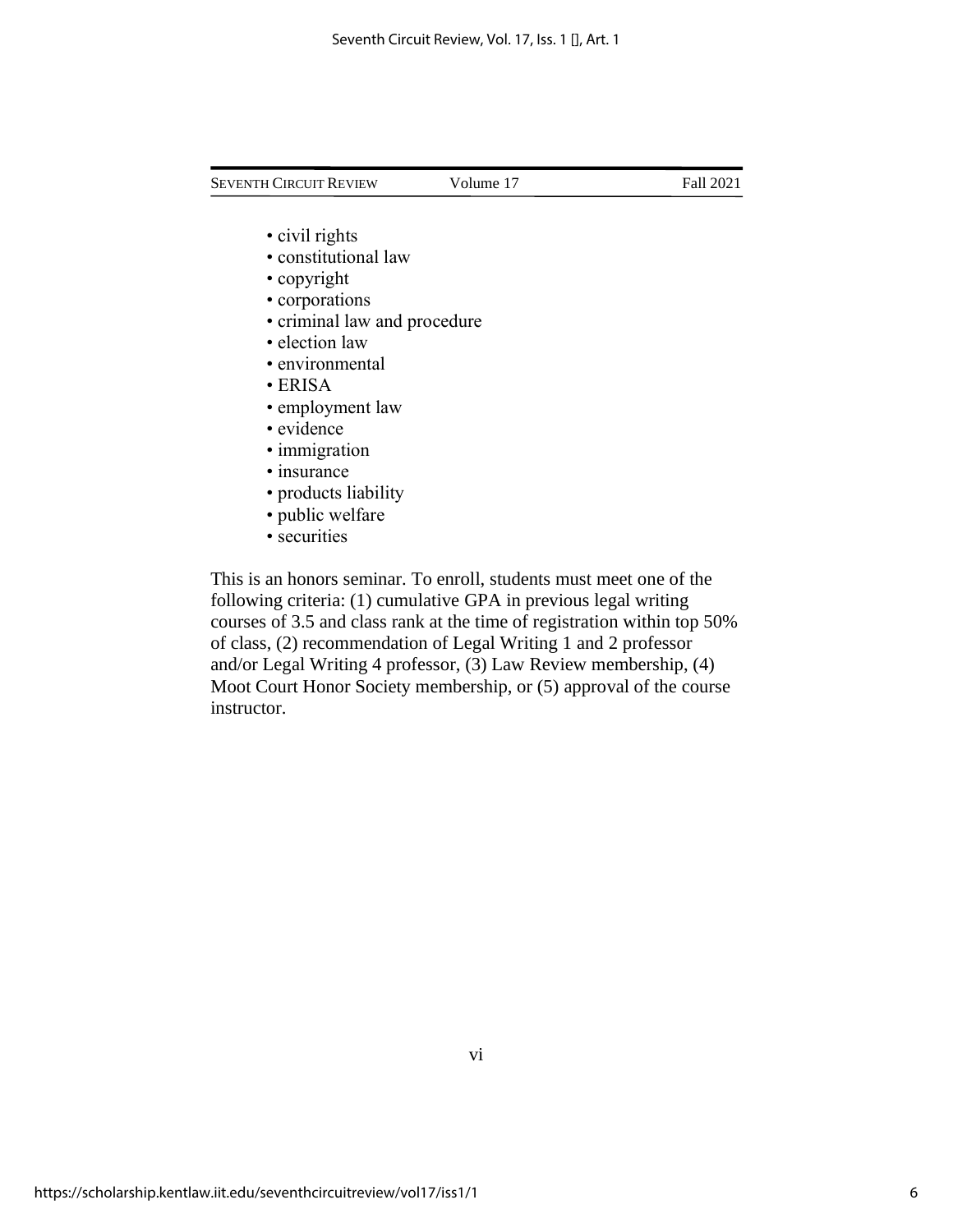# **PREFACE**

The SEVENTH CIRCUIT REVIEW represents the very best of what students at Chicago-Kent have to offer: hard work, dedication, creativity, and academic excellence. The students who have contributed to the Fall 2021 volume of the SEVENTH CIRCUIT REVIEW have dedicated great time and effort to their student notes, and I am honored to have served as their Teaching Assistant and Executive Editor this semester. On the first day of class, I told the students that I expected to learn as much, if not more, than they would during the seminar course, and my expectations were exceeded. Witnessing the students' collaborative and imaginative approach to drafting and editing their scholarly writing has been an incredibly rewarding experience, and I am so grateful to have spent this semester working to support each student on the road to this final publication.

The SEVENTH CIRCUIT REVIEW is a unique law review that presents a snapshot of recent developments and trends within the Seventh Circuit. Readers will observe, however, that the student notes present much more than rote case analyses and surveys of doctrine. In each article there are honest assessments of the implications of the Seventh Circuit's decisions, including important policy considerations and creative solutions to issues that students have identified based on their experience and interests. The students enrolled in this Honors Seminar course engaged in thorough and rigorous legal research, collaborative editing and revising, and disciplined writing to present these articles—by doing so, they have joined the ranks of the most impressive law students and attorneys who have ventured beyond their own development to share their findings and insight with the broader academic and legal community.

While it has become somewhat of a cliché, the students who took the Honors Seminar class and contributed to the SEVENTH CIRCUIT REVIEW were expected to think and work like lawyers, using their tools and skills rather than solely relying on their impressive knowledge. With guidance from Professor Hal Morris, a distinguished Chicago-Kent alumnus, students were empowered to explore their interests and challenged to reconsider their preconceived ideas of what